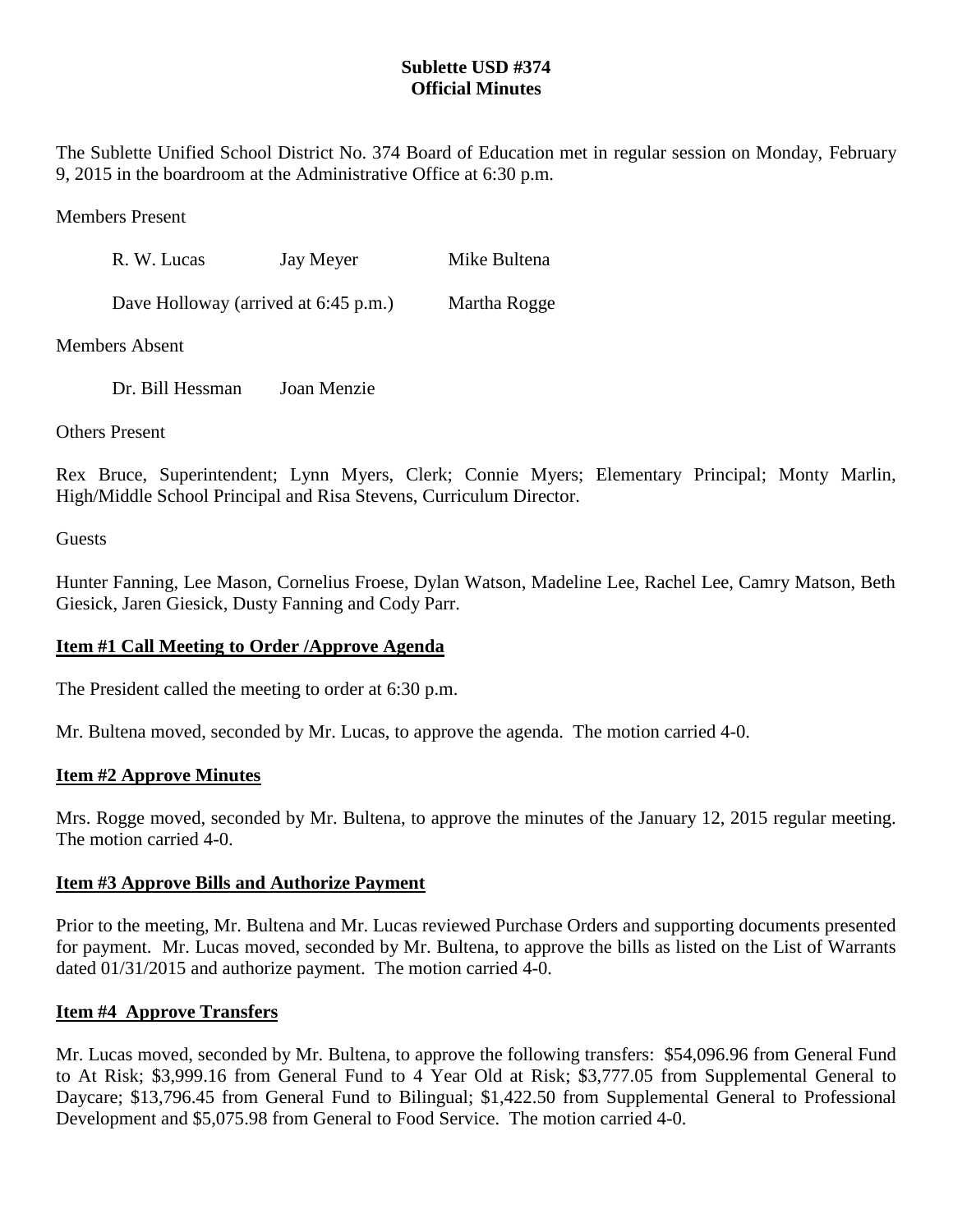Board Minutes Page 2 February 9, 2015

### **PUBLIC FORUM**

There was no public forum.

#### **Reports**

#### **Curriculum**

Mrs. Steven discussed the textbook fair at Southwest Plains Regional Service Center last week.

#### **Principals**

Mrs. Myers reported that parent teacher conferences are Thursday and Friday this week. She also reported on the sale of trinkets at the Elementary to help fund the playground equipment at the city park.

Mrs. Myers introduced Mrs. Rachel Lee who presented the overall Elementary School Science Fair winning projects.

Mr. Marlin reported that parent teacher conferences are Wednesday evening and Thursday this week. He also reported the success of the district technology integrationist position.

Mr. Marlin introduced members of Middle School Student Council. The Middle School Student Council gave a presentation of their recent projects.

#### Activities Director

Mr. Marlin reported on the current activities.

#### SWPRSC/HPEC

Mr. Meyer reported on the SWPRSC Board meeting. Mr. Bultena reported on the HPEC meeting.

#### Superintendent:

Mr. Bruce reported on the legislative suggestions for cuts to education to balance the state budget. He also presented the district technology integrationist job description to the Board.

#### **Item #5 Resolution-School Board Elections**

Mr. Bultena moved, seconded by Mrs. Rogge, to approve the resolution stating USD 374 Sublette's position the school board elections in the State of Kansas be left as they currently are. The motion carried 5-0

#### **Item #6 Resolution-School Board Meeting Time**

Mr. Lucas moved, seconded by Mr. Holloway, to approve the resolution changing USD 374 Sublette Board of Education meeting starting time to 6:30 p.m. The motion carried 5-0.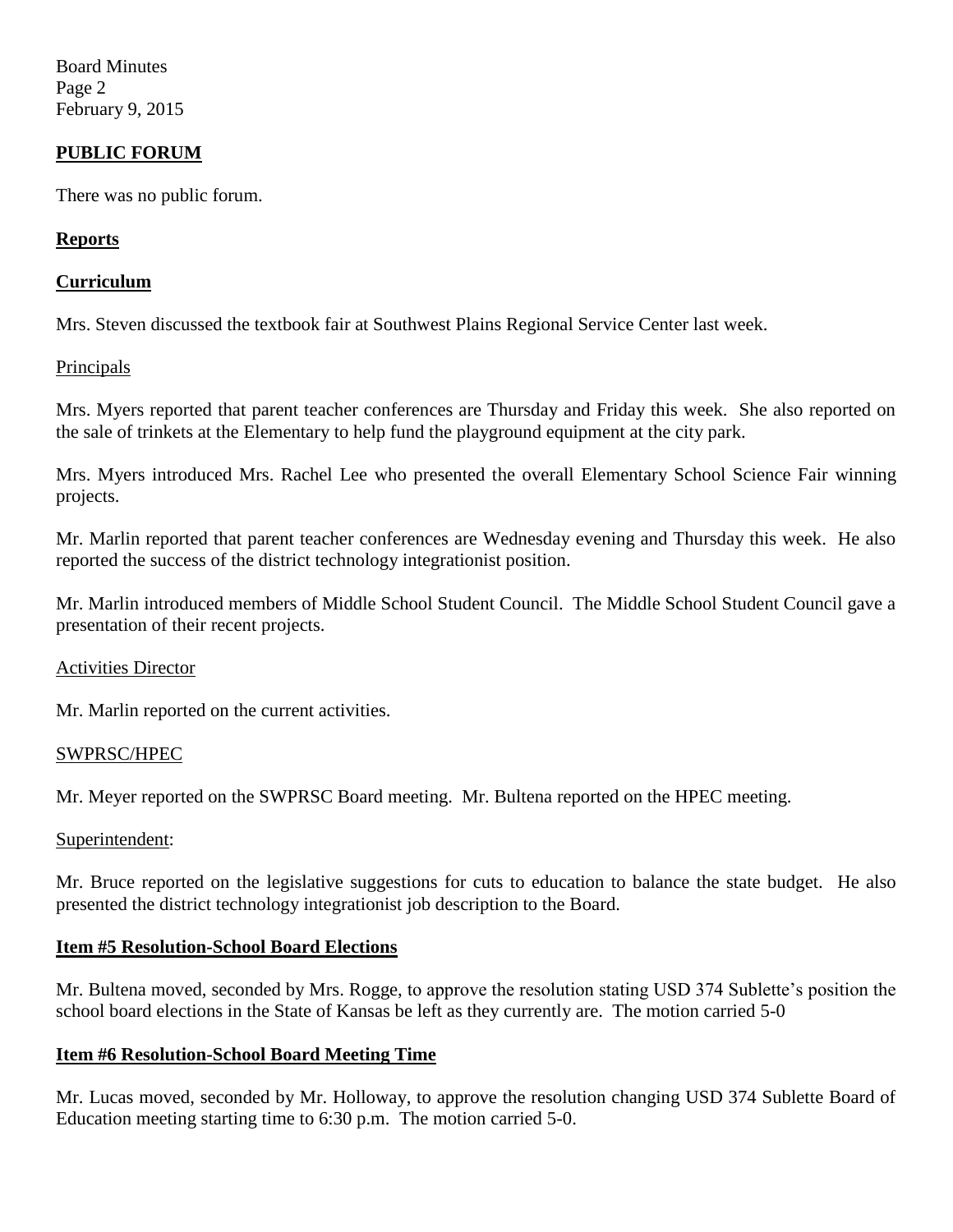### **Item #7 Executive Session – Non-elected Personnel**

Mr. Bultena moved, seconded by Mr. Lucas, to go into executive session to discuss non-elected personnel, in order protect the privacy interest of an identifiable individual(s), to include Mr. Bruce and Mrs. Myers in executive session, and to reconvene to open session in the boardroom at 8:15 p.m. The motion carried 5-0.

Mrs. Myers left the executive session at 7:40 p.m.

The Board reconvened to open session at 8:15 p.m.

#### **Item #8 Contract Approval**

Mrs. Rogge moved, seconded by Mr. Holloway to approve the contract of Cori Vigil as the Elementary School Fulltime Substitute and the contract of Dianna Taylor as the Title 1 Paraprofessional. The motion carried 5-0.

### **Item #9 Administrative Contracts**

Mr. Lucas moved, seconded by Mr. Bultena, to extend the contract of Connie Myers, Elementary Principal by one year to June 30, 2017 and the contract of Monty Marlin, Middle/High School Principal by two years to June 30, 2017. The motion carried 5-0.

#### **Item #10 Resignations**

Mrs. Rogge moved, seconded by Mr. Holloway, to accept the resignation of Marla Fisher, with thanks for many years of service, as high school art teacher. The motion carried 5-0.

Mr. Holloway moved, seconded by Mr. Bultena, to accept the resignation of Dr. Bill Hessman from the USD 374 Board of Education. The motion carried 5-0.

#### **Item #11 Sublette Recreation Board Appointments**

Mr. Bultena moved, seconded by Mr. Lucas to appoint Cody Parr to the Sublette Recreation Center Board for a term to end December 31, 2019. The motion carried 5-0.

#### **Item #12 Signatures on Bank Accounts**

Mr. Holloway moved, seconded by Mr. Bultena, to add Mike Lower to Centera Bank account #802018 on the signature cards. The motion carried 5-0